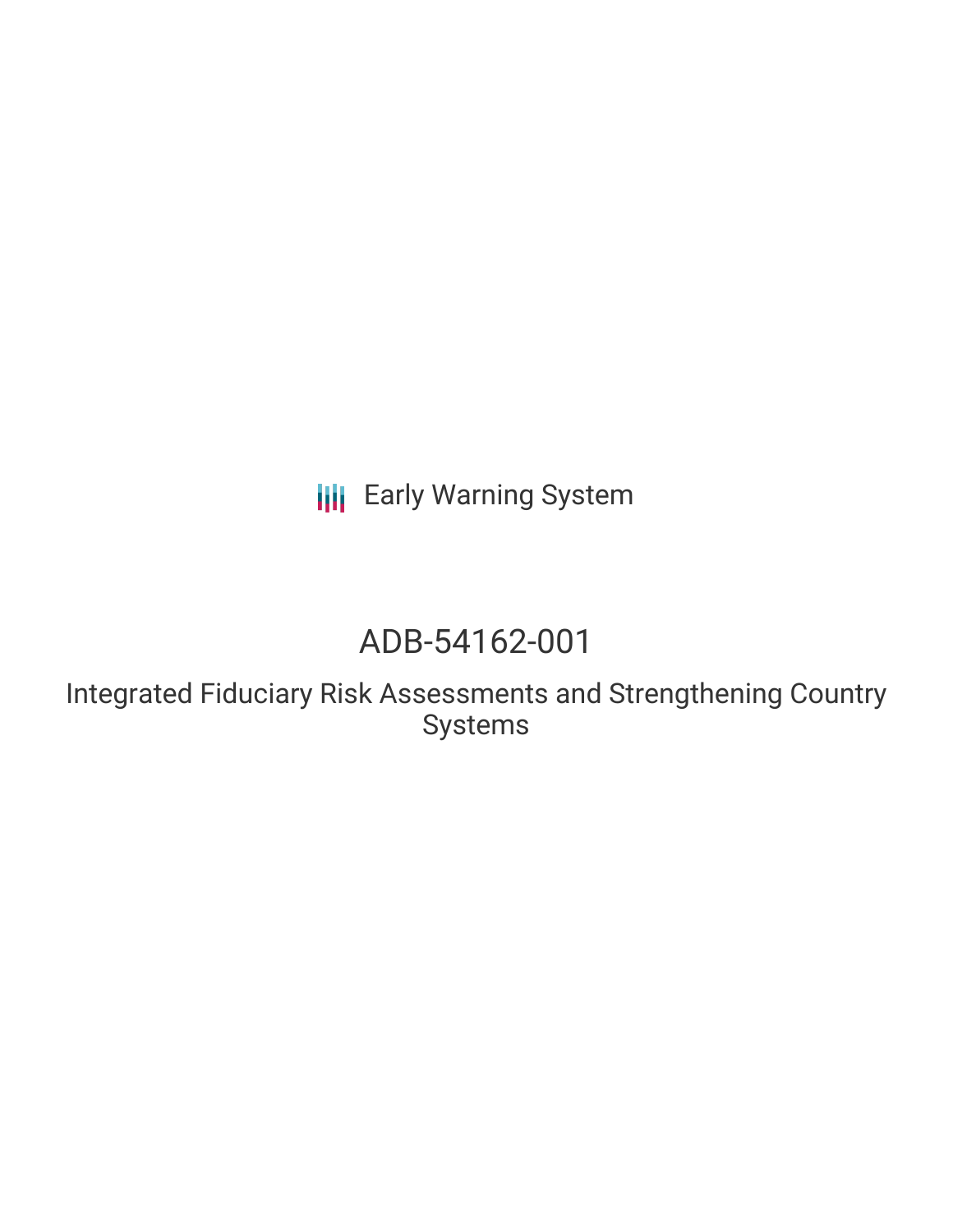

#### **Quick Facts**

| <b>Financial Institutions</b>  | Asian Development Bank (ADB)                                  |
|--------------------------------|---------------------------------------------------------------|
| <b>Status</b>                  | Proposed                                                      |
| <b>Bank Risk Rating</b>        | U                                                             |
| <b>Borrower</b>                | Government                                                    |
| <b>Sectors</b>                 | Industry and Trade, Law and Government, Technical Cooperation |
| <b>Investment Type(s)</b>      | Grant                                                         |
| <b>Investment Amount (USD)</b> | \$2.00 million                                                |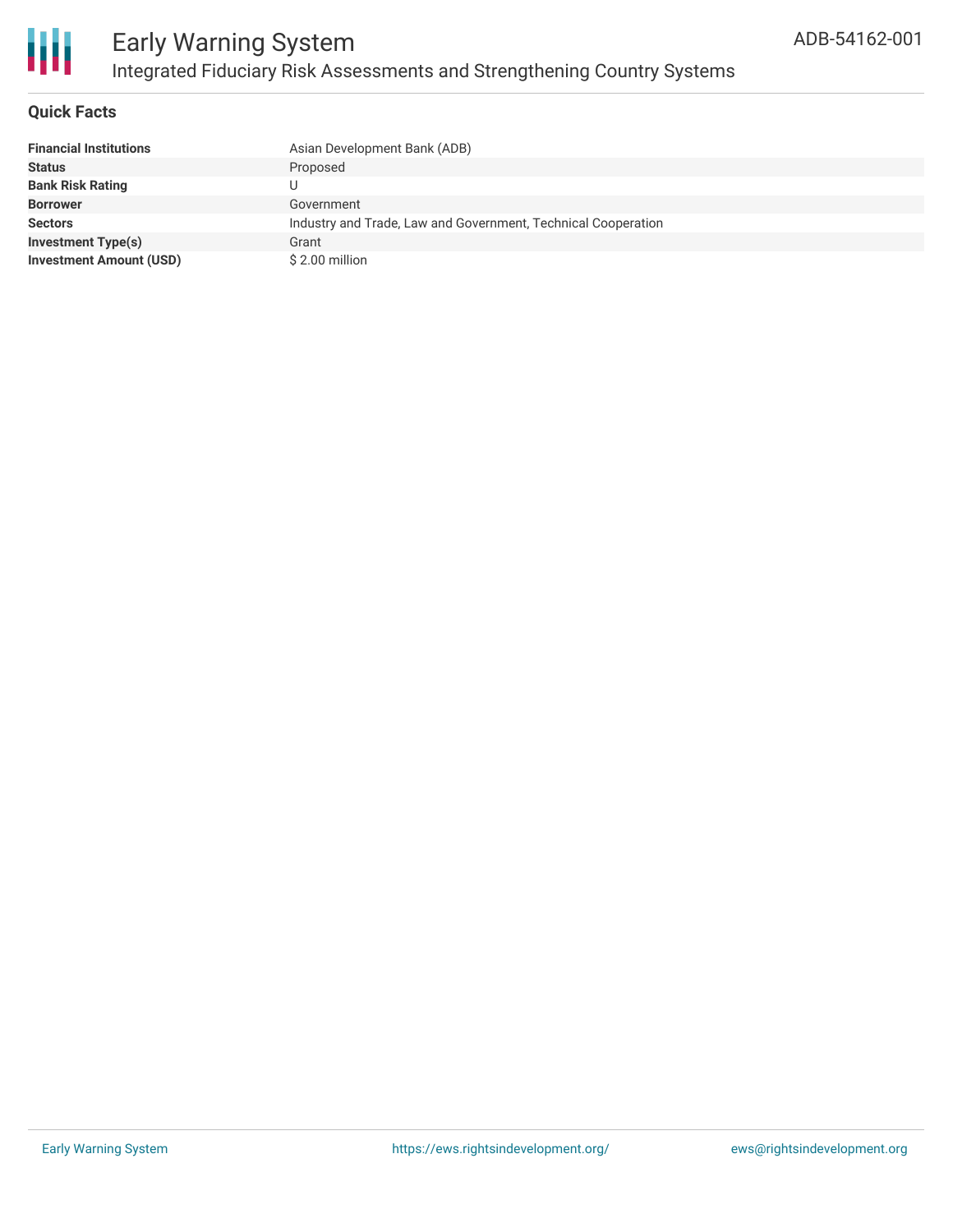

#### **Project Description**

Under this project ADB is going to provide the technical support the targeted areas in terms of Strengthening Governance and Institutional Capacity.Given their inherent weak institutions, the proposed KSTA will prioritize support to low-income countries (LICs), fragile, conflict-affected and emergency situation (FCAES) countries, and small islands developing states (SIDS), as these countries have considerable need for institutional capacity strengthening.

#### **IMPACT & OUTCOME**

Governance and institutional enabling environment for sustainable growth improved

Performance of fiduciary systems and institutions in selected DMCs strengthened.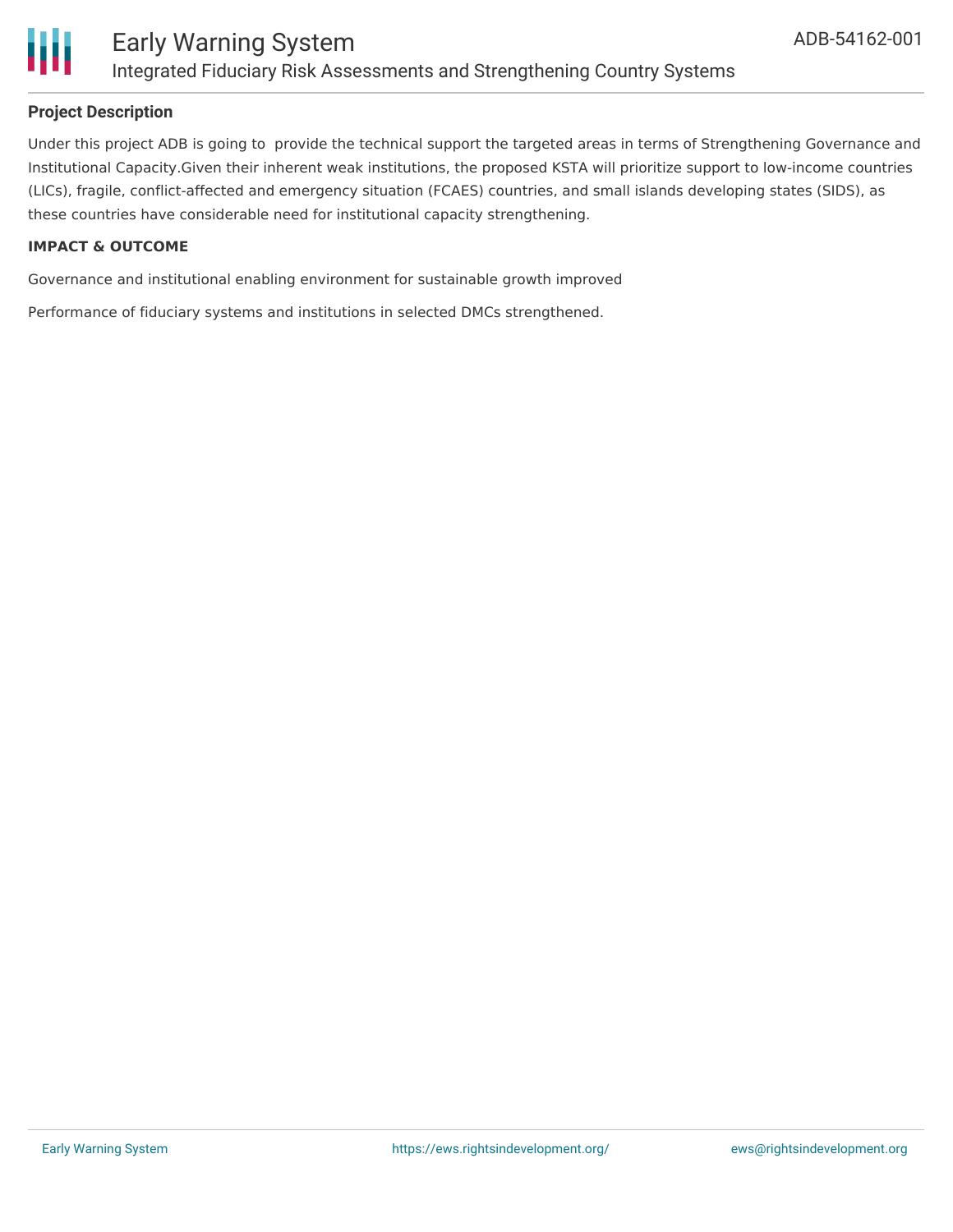

### Early Warning System Integrated Fiduciary Risk Assessments and Strengthening Country Systems

#### **Investment Description**

Asian Development Bank (ADB)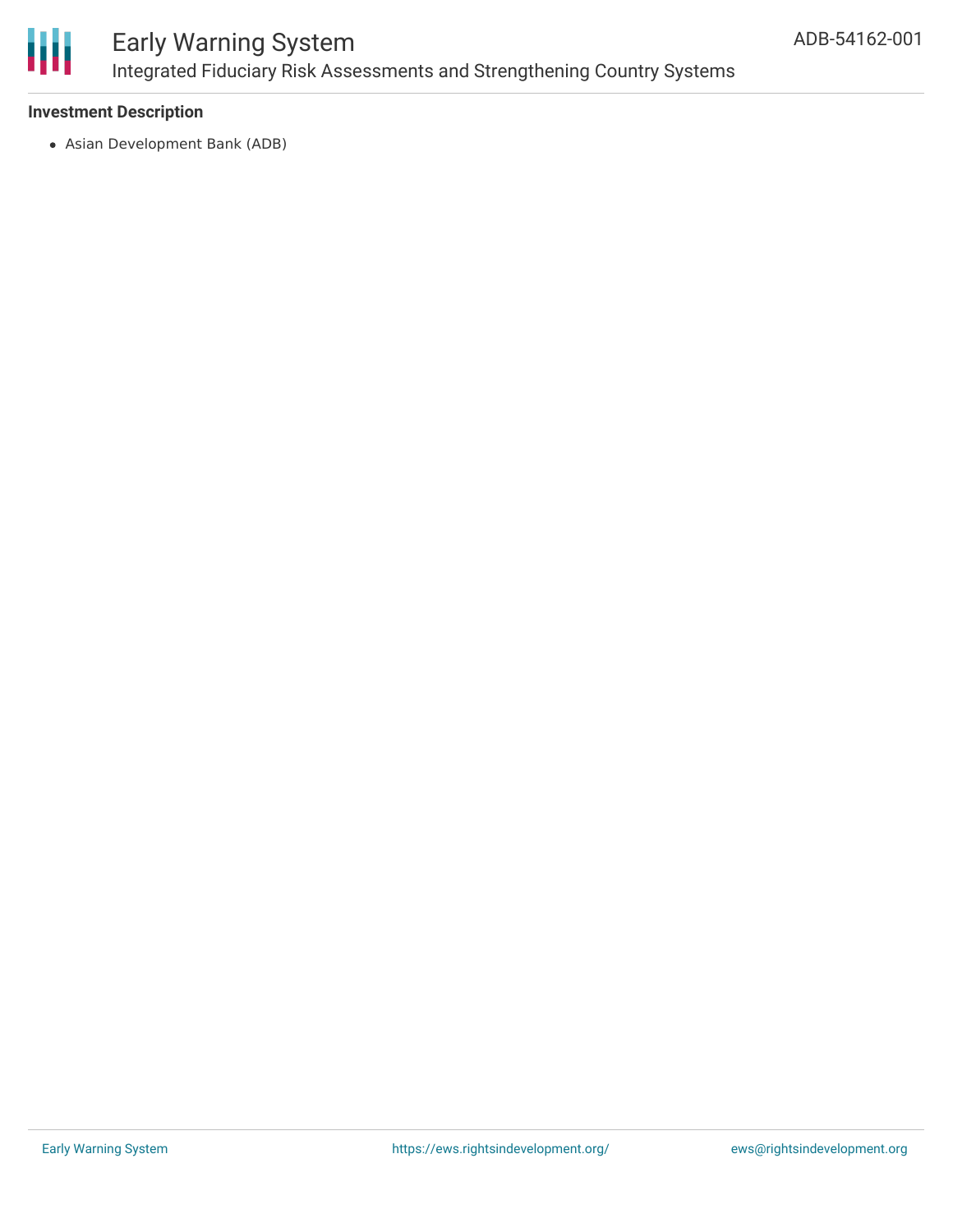

#### **Contact Information**

#### **Executing Agencies contact**

Asian Development Bank 6 ADB Avenue, Mandaluyong City 1550, Philippines

#### **ACCESS TO INFORMATION**

You can submit an information request for project information at: https://www.adb.org/forms/request-information-form

ADB has a two-stage appeals process for requesters who believe that ADB has denied their request for information in violation of its Access to Information Policy. You can learn more about filing an appeal at: https://www.adb.org/site/disclosure/appeals

#### **ACCOUNTABILITY MECHANISM OF ADB**

The Accountability Mechanism is an independent complaint mechanism and fact-finding body for people who believe they are likely to be, or have been, adversely affected by an Asian Development Bank-financed project. If you submit a complaint to the Accountability Mechanism, they may investigate to assess whether the Asian Development Bank is following its own policies and procedures for preventing harm to people or the environment. You can learn more about the Accountability Mechanism and how to file a complaint at: <http://www.adb.org/site/accountability-mechanism/main>.